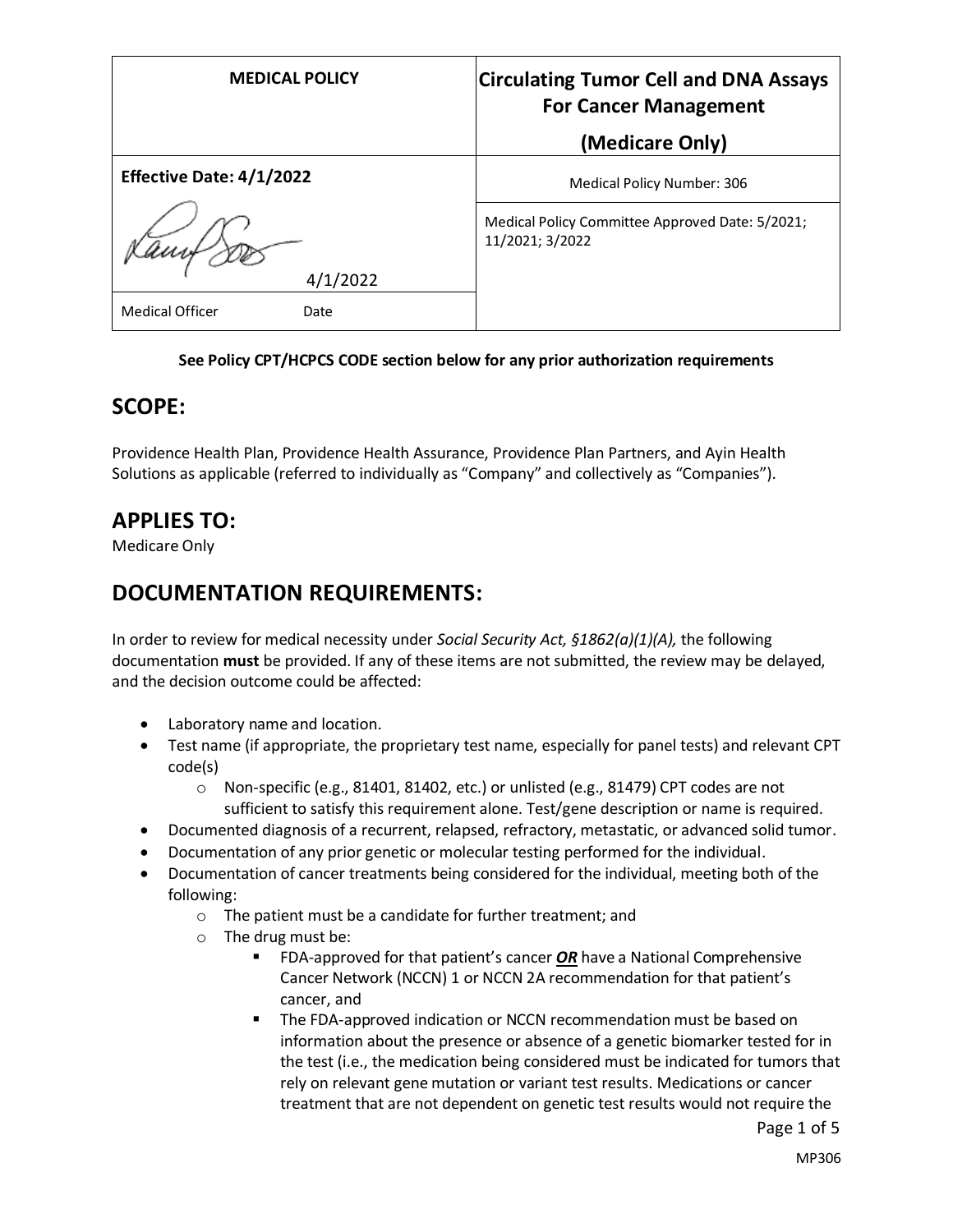### **(Medicare Only)**

use of genetic testing to proceed with such treatment decisions, thus resulting in genetic testing not being medically necessary to proceed with such treatments).

- Documentation of either no prior cancer treatments for the cancer being tested *OR* documentation of prior cancer treatments that have been used with the noted response to those treatments.
- Tissue based testing:
	- o Documentation must support tissue-based, comprehensive genomic profiling (CGP) is infeasible (e.g., quantity not sufficient for tissue-based CGP or invasive biopsy is medically contraindicated); or
	- $\circ$  For NSLC, documentation that tissue-based CGP did not show actionable mutations.

# **MEDICARE POLICY CRITERIA**

The following Centers for Medicare & Medicaid Service (CMS) guidelines should be utilized for medical necessity coverage determinations. Click the link provided in the table below to access applicable medical necessity criteria. All listed guidelines apply.

#### **Notes**:

This policy does not address cell-free DNA tests (also known as circulating tumor DNA tests or liquid biopsies) for targeted therapies for non-small cell lung cancer. (Se[e Cross](#page-4-0)  [References](#page-4-0) section below)

| <b>Service</b>                                                                         | <b>Medicare Guidelines</b>                                                                                                                                                                                                                                                                    |
|----------------------------------------------------------------------------------------|-----------------------------------------------------------------------------------------------------------------------------------------------------------------------------------------------------------------------------------------------------------------------------------------------|
| Next-generation<br>sequencing assays<br>performed on solid                             | For all FDA-approved or FDA-cleared tests: National Coverage<br>$\bullet$<br>Determination (NCD) for Next Generation Sequencing (NGS) (90.2)                                                                                                                                                  |
| tumor cell-free DNA in<br>plasma (i.e. liquid<br>biopsies)                             | *Note: This NCD is limited to NGS DNA sequencing tests which are FDA-<br>approved or cleared as a companion diagnostic (CDx) test and only<br>when used for cancer-related purposes. For all other tests, including<br>tests which are not FDA-approved or cleared as a CDx test, tests which |
| <b>See "Policy Guidelines"</b><br>for notes regarding<br>Guardant 360 test<br>options. | have a specific LCD or LCA available, NGS RNA sequencing tests, tests<br>performed for indications outside of their FDA-approved or -cleared<br>intended use, or for tests related to non-cancer indications, see<br>separate Medicare references below or separate Medicare policies.        |
|                                                                                        | Testing performed in NC, SC, AL, GA, VA, KY, OH, WV, AK, ID, OR,<br>$\bullet$<br>WA, UT, AZ, MT, ND, SD, WY, CA and NV: Local Coverage<br>Determination (LCD): MolDX: Plasma-Based Genomic Profiling in<br>Solid Tumors (L38043)*                                                             |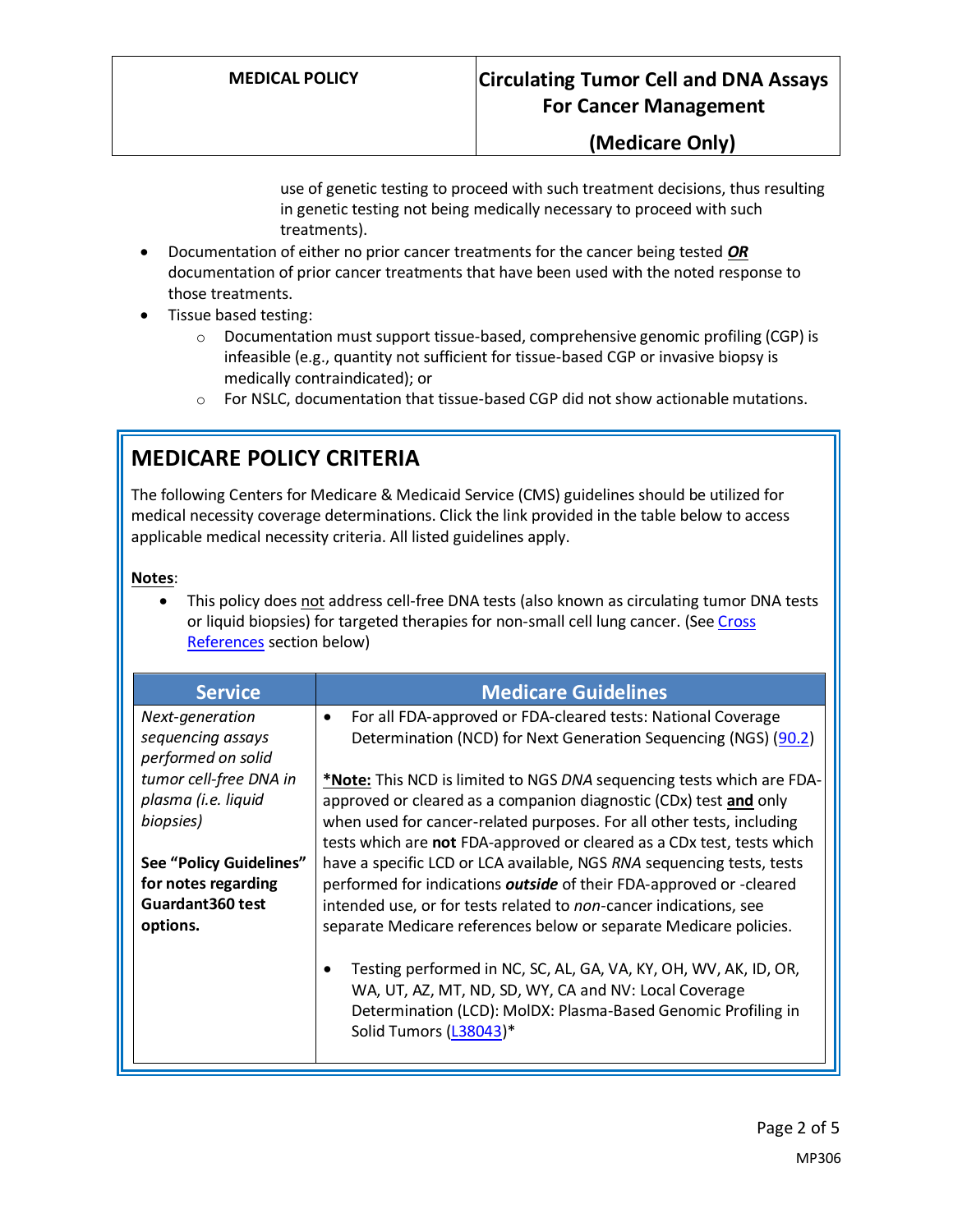### **MEDICAL POLICY Circulating Tumor Cell and DNA Assays For Cancer Management**

#### **(Medicare Only)**

|                          | *Since several Medicare contractors use MolDX guidance policies, the<br>Palmetto LCD L38043 will be used until a corresponding LCD for each<br>respective service area is effective and final. Once each service area's<br>LCD is final, it will replace L38043 for that service area.                                                                                                                                                                                                                                                                                       |
|--------------------------|------------------------------------------------------------------------------------------------------------------------------------------------------------------------------------------------------------------------------------------------------------------------------------------------------------------------------------------------------------------------------------------------------------------------------------------------------------------------------------------------------------------------------------------------------------------------------|
|                          | The above LCD requires successful completion of a technical assessment<br>(TA) by the MoIDX Program contractor. According to this LCD, "Other<br>liquid biopsies will be covered for the same indications if they display<br>similar performance in their intended used applications to<br>Guardant360®." Tests that do not have FDA-approval or clearance must<br>be listed on the DEX <sup>™</sup> Change Healthcare Registry website as a<br>potentially covered test by MolDX for Medicare. If a test is not listed in<br>this policy, further research may be required. |
|                          | Local Coverage Article (LCA): Billing and Coding: Guardant360 <sup>®</sup><br>(A58214) (Note, this is the laboratory developed test available as of<br>May 2014, not the CDx test, which is FDA-approved)<br>LCD for MolDX: Phenotypic Biomarker Detection from Circulating<br>$\bullet$<br>Tumor Cells (L38645)                                                                                                                                                                                                                                                             |
|                          | LungLB® (LungLife AI® (Code 0317U; California) is <b>not medically</b><br>necessary because it does not have the TA review required by the LCDs<br>L38043 or L38645.                                                                                                                                                                                                                                                                                                                                                                                                         |
| <b>PIK3CA Gene Tests</b> | Local Coverage Article: Billing and Coding: MoIDX: PIK3CA Gene Tests<br>(A55200)                                                                                                                                                                                                                                                                                                                                                                                                                                                                                             |

*In the absence of a Medicare coverage policy or guidance (e.g., manual, national coverage determination [NCD], local coverage determination [LCD] article [LCA], etc.), Medicare guidelines allow a Medicare Advantage Organization (MAO) to make coverage determinations, applying an objective, evidence-based process, based on authoritative evidence. (Medicare IOM Pub. No. 100- 16, Ch. 4, §90.5) Therefore, the commercial medical policy,* **Circulating Tumor Cell and DNA Assays For Cancer Management (All Lines of Business Except Medicare)** *applies to the following services:*

• RadTox™ cfDNA test (DiaCarta Clinical Lab) (Code 0285U)

### **POLICY GUIDELINES**

Guardant offers multiple "Guardant360®" test options. Only the Guardant360® CDx test has been FDA approved (as of August 2020). All other Guardant tests are lab-developed tests without FDA approval. In addition, the Guardant360 TissueNext™ test is **not** a liquid biopsy, and therefore, this medical policy would **not** apply to this test.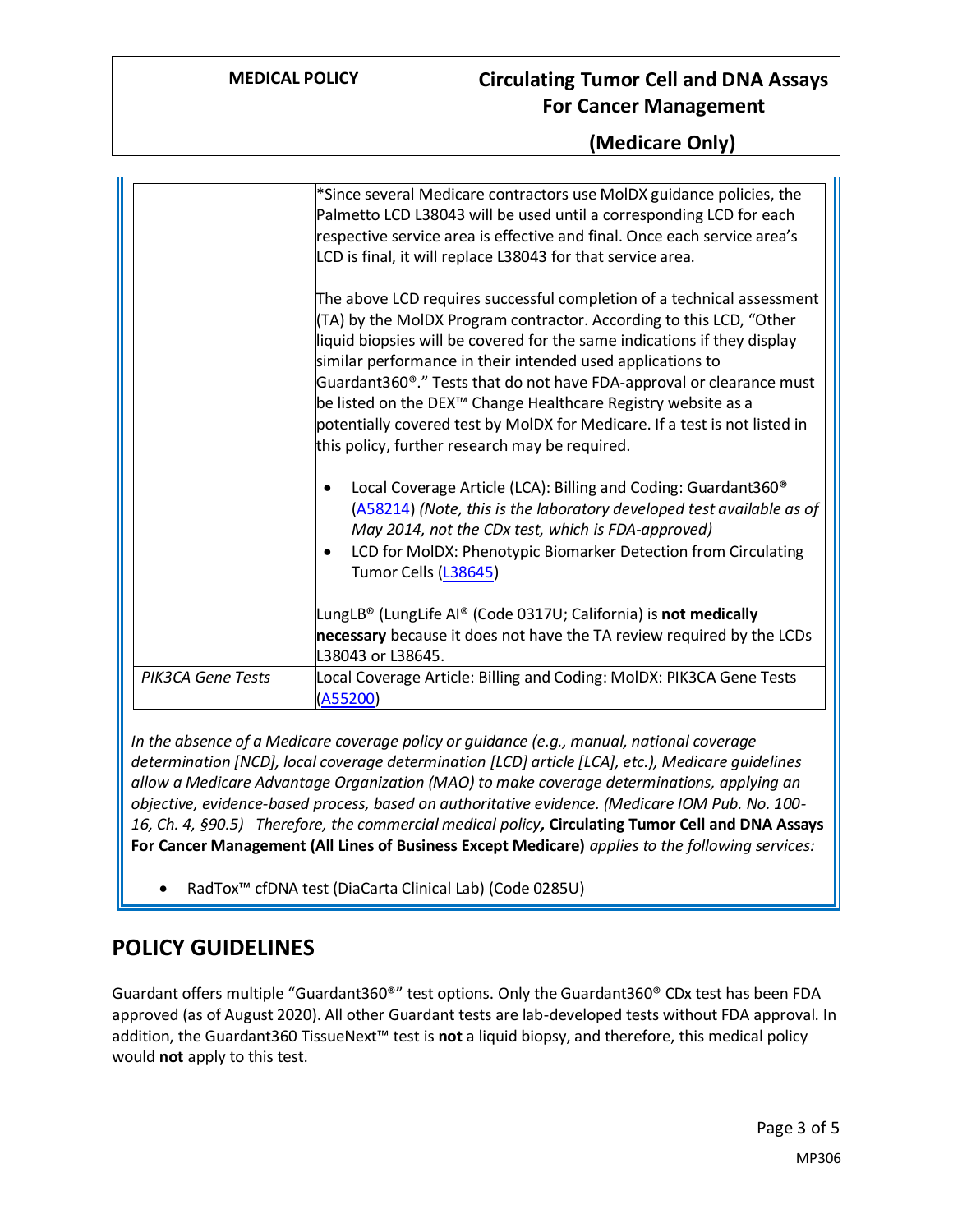**(Medicare Only)**

### **BILLING GUIDELINES**

See associated local coverage articles (LCAs) for additional coding and billing guidance.

• LCA: Billing and Coding: MolDX: Phenotypic Biomarker Detection from Circulating Tumor Cells [\(A58185\)](https://www.cms.gov/medicare-coverage-database/view/article.aspx?articleId=58185)

# **CPT/HCPCS CODES**

| <b>Medicare Only</b>                                                                          |                                                                                                                                                                                                                                                                        |  |
|-----------------------------------------------------------------------------------------------|------------------------------------------------------------------------------------------------------------------------------------------------------------------------------------------------------------------------------------------------------------------------|--|
|                                                                                               | <b>Prior Authorization Required</b>                                                                                                                                                                                                                                    |  |
| 0155U                                                                                         | PIK3CA (phosphatidylinositol-hyphen4,5-hyphenbisphosphate 3-hyphenkinase, catalytic<br>subunit alpha) (eg, breast cancer) gene analysis (ie, p.C420R, p.E542K, p.E545A, p.E545D<br>[g.1635G>T only], p.E545G, p.E545K, p.Q546E, p.Q546R, p.H1047L, p.H1047R, p.H1047Y) |  |
| 0177U                                                                                         | Oncology (breast cancer), DNA, PIK3CA (phosphatidylinositol-hyphen4,5-<br>hyphenbisphosphate 3-hyphenkinase catalytic subunit alpha) gene analysis of 11 gene<br>variants utilizing plasma, reported as PIK3CA gene mutation status                                    |  |
| 0229U                                                                                         | BCAT1(Branched chain amino acid transaminase 1) or IKZF1 (IKAROS family zinc finger 1)<br>(eg, colorectal cancer) promoter methylation analysis                                                                                                                        |  |
| 81309                                                                                         | PIK3CA (phosphatidylinositol-hyphen4, 5-hyphenbiphosphate 3-hyphenkinase, catalytic<br>subunit alpha) (eg, colorectal and breast cancer) gene analysis, targeted sequence<br>analysis (eg, exons 7, 9, 20)                                                             |  |
| 86152                                                                                         | Cell enumeration using immunologic selection and identification in fluid specimen (eg,<br>circulating tumor cells in blood)                                                                                                                                            |  |
| 86153                                                                                         | Cell enumeration using immunologic selection and identification in fluid specimen (eg,<br>circulating tumor cells in blood); physician interpretation and report, when required                                                                                        |  |
| <b>Not Covered</b>                                                                            |                                                                                                                                                                                                                                                                        |  |
| 0285U                                                                                         | Oncology, response to radiation, cell-free DNA, quantitative branched chain DNA<br>amplification, plasma, reported as a radiation toxicity score                                                                                                                       |  |
| 0317U                                                                                         | Oncology (lung cancer), four-probe FISH (3q29, 3p22.1, 10q22.3, 10cen) assay, whole<br>blood, predictive algorithm generated evaluation reported as decreased or increased<br>risk for lung cancer                                                                     |  |
| <b>Unlisted Codes</b>                                                                         |                                                                                                                                                                                                                                                                        |  |
| All unlisted codes will be reviewed for medical necessity, correct coding, and pricing at the |                                                                                                                                                                                                                                                                        |  |
| claim level. If an unlisted code is billed related to services addressed in this policy then  |                                                                                                                                                                                                                                                                        |  |
| prior-authorization is required.                                                              |                                                                                                                                                                                                                                                                        |  |
| 81479                                                                                         | <b>Unlisted Molecular Pathology</b>                                                                                                                                                                                                                                    |  |